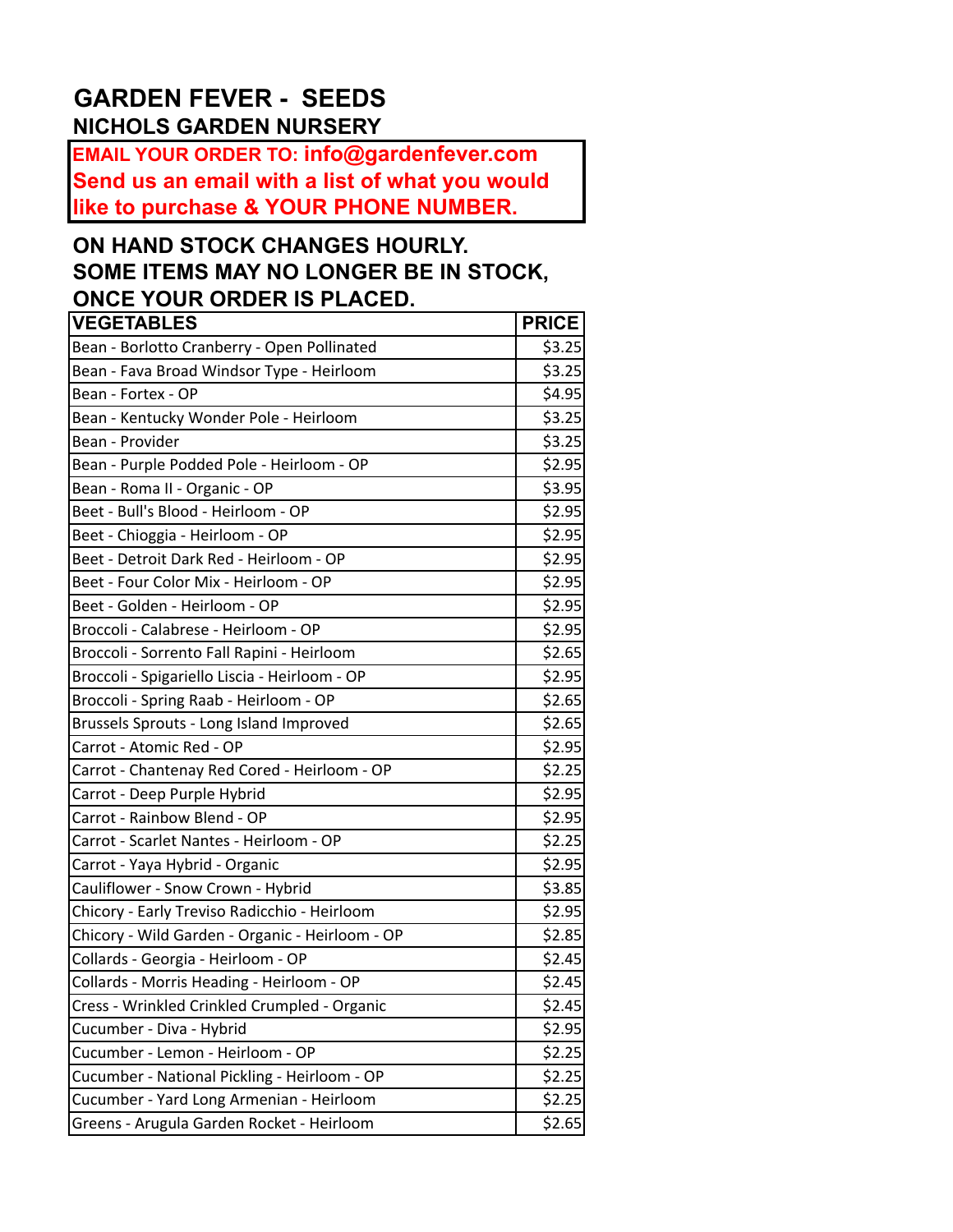| Greens - Huauzontle - Heirloom - OP               | \$2.95 |
|---------------------------------------------------|--------|
| Greens - Miners Lettuce - Heirloom - OP           | \$2.65 |
| Kale - Groninger - Heirloom - OP                  | \$3.25 |
| Kale - Red Russian - Heirloom - OP                | \$2.95 |
| Kale - Tuscan - Heirloom - OP                     | \$2.95 |
| Kale - Vates Blue Curled Scotch - Heirloom        | \$2.45 |
| Kale - Wild Garden Kales - Organic - OP           | \$2.95 |
| Kohlrabi - Purple Vienna - Heirloom - OP          | \$2.95 |
| Leek - Giant Musselburg - Heirloom - OP           | \$2.95 |
| Lettuce - Buttercrunch - Heirloom - OP            | \$2.45 |
| Lettuce - Flashy Butter Oak - Organic - OP        | \$2.95 |
| Lettuce - Jericho Romaine - Organic - OP          | \$2.95 |
| Lettuce - Little Gem - OP                         | \$2.45 |
| Lettuce - Outrageous Red Salad Bowl               | \$2.45 |
| Lettuce - Parris Island Cos - Heirloom - OP       | \$2.45 |
| Lettuce - Salad Bowl - Heirloom - OP              | \$2.45 |
| Lettuce - Tom Thumb - Heirloom - OP               | \$2.25 |
| Lettuce - Winter Density - Heirloom - OP          | \$2.75 |
| Lettuce - Asian Salad/Stir Fry Blend              | \$4.95 |
| Lettuce - Lettuce Alone Mix - OP                  | \$2.75 |
| Lettuce - Summer Mix - OP                         | \$4.95 |
| Lettuce - Winter Mix - OP                         | \$2.75 |
| Mustard - Wild Garden Mild - Organic - OP         | \$2.75 |
| Onion - Evergreen White Bunching - Heirloom       | \$2.65 |
| Onion - Walla Walla Sweet - Heirloom - OP         | \$2.65 |
| Pak Choi - Baby - OP                              | \$2.95 |
| Pak Choi - Chinese Pak Choi - OP                  | \$2.65 |
| Parsnip - All American - Heirloom                 | \$2.45 |
| Pea - Cascadia Snap - OP                          | \$3.25 |
| Pea - Oregon Giant Sugar Pod - OP                 | \$2.95 |
| Pea - Oregon Sugar Pod II - OP                    | \$2.95 |
| Pea - Sugar Sprint Snap - OP                      | \$3.25 |
| Pepper - Pimiento de Padron - Heirloom - OP       | \$2.95 |
| Pepper - Shishito Hot - OP                        | \$2.95 |
| Radish - Champion - Heirloom                      | \$2.25 |
| Radish - Cherry Belle - Heirloom - OP             | \$2.25 |
| Radish - Early French Breakfast                   | \$2.25 |
| Radish - Watermelon - OP                          | \$2.95 |
| Spinach - Beet - Heirloom - OP                    | \$2.45 |
| Spinach - Bloomsdale - Heirloom - Organic - OP    | \$2.65 |
| Spinach - Malabar Climbing - Heirloom - OP        | \$2.95 |
| Spinach - New Zealand Everlasting - Heirloom - OP | \$2.65 |
| Squash - Summer Cocozelle Zucchini - Heirloom     | \$2.45 |
| Squash - Summer Dark Green Zucchini               | \$2.65 |
| Squash - Summer Tromboncino - Heirloom            | \$2.95 |